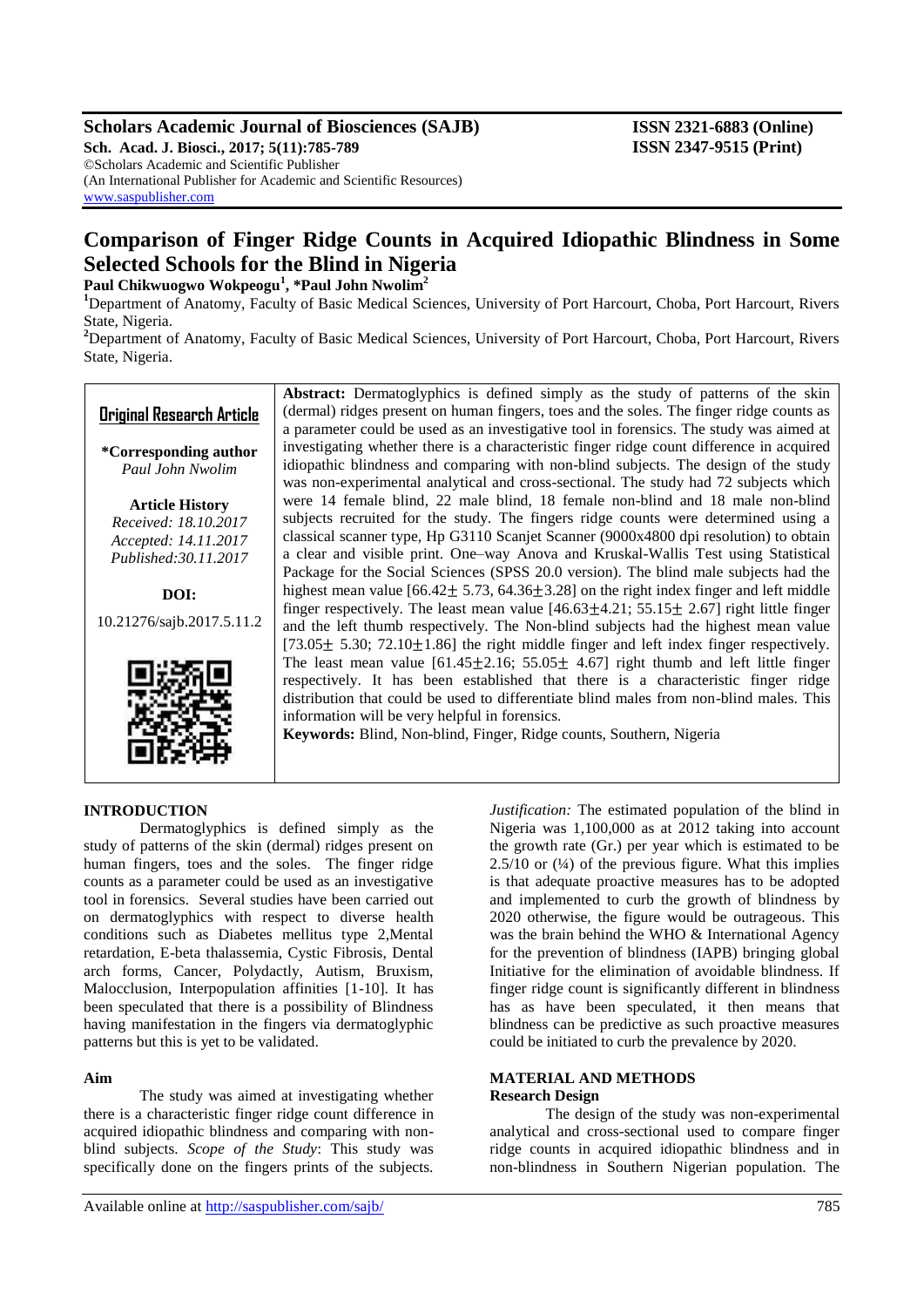#### **Paul Chikwuogwo Wokpeogu** *et al.***, Sch. Acad. J. Biosci., Nov 2017; 5(11):785-789**

study had 72 subjects which were 14 female blind, 22 male blind, 18 female non-blind and 18 male non-blind subjects recruited for the study. The blind subjects selected were blind on both eyes with intact fingers and hands whose cause of blindness is unknown. Individuals with foreign nationality, with distorted finger prints that were not visible enough were excluded. Study duration was September 2015-June 2016.

Convenience purposive sampling technique was used and ethical clearance was sort from the ethics committee of the University of Port Harcourt.

#### **DATA COLLECTION**

The fingers ridge counts were determined using a classical scanner type, Hp G3110 Scanjet Scanner (9000x4800 dpi resolution) to obtain a clear and visible print which was transferred to the laptop via a USB cord. The prints were zoomed for clarity after thoroughly examined and counted. Hands were cleaned from dirt before taking prints and a little pressure was put to press the fingers on the scanner for adequate contact between the fingers and the scanner to have a clear image of the print and the prints were taken twice.

The process was done twice and repeated for the blind and non-blind subjects.

#### **Statistical Analysis**

This was done with one–way Anova and Kruskal-Wallis Test using Statistical Package for the Social Sciences (SPSS 20.0 version).

#### **RESULTS**

In table 1 the blind male subjects had the following mean distributions: on the right hand, the highest mean value was  $66.42 \pm 5.73$  on the index finger and on the left hand,  $64.36 \pm 3.28$  which occurred on the middle finger. The least mean value on the right hand was  $46.63 \pm 4.21$  on the little finger and on the left hand  $55.15 \pm 2.67$  which occurred on the thumb. The Non-blind subjects had the following mean distributions: on the right hand, the highest mean value was  $73.05 \pm 5.30$  on the middle finger and on the left hand,  $72.10 \pm 1.86$  which occurred on the index finger. The least mean value on the right hand was  $61.45 + 2.16$ on the thumb and on the left hand  $55.05 + 4.67$  which occurred on the little finger.

#### **Table**-**1: Mean and Standard Deviation of right and left finger ridge count of Blind and Non-blind Male Subjects.**

|                                                    | <b>Right Finger Ridge Count</b> |       |            | <b>Left Finger Ridge Count</b> |            |  |  |  |  |
|----------------------------------------------------|---------------------------------|-------|------------|--------------------------------|------------|--|--|--|--|
| Finger                                             | Category                        | Mean  | $\pm$ STD. | Mean                           | $\pm$ STD. |  |  |  |  |
| Thumb                                              | B                               | 53.68 | 3.48       | 55.15                          | 2.67       |  |  |  |  |
|                                                    | NB                              | 61.45 | 2.16       | 62.65                          | 2.96       |  |  |  |  |
| <b>Index Finger</b>                                | В                               | 66.42 | 5.73       | 64.15                          | 2.31       |  |  |  |  |
|                                                    | NB                              | 65.75 | 5.30       | 72.10                          | 1.86       |  |  |  |  |
| Middle Finger                                      | В                               | 62.68 | 2.86       | 64.36                          | 3.28       |  |  |  |  |
|                                                    | NB                              | 73.05 | 5.30       | 65.40                          | 5.18       |  |  |  |  |
| Ring Finger                                        | В                               | 61.63 | 4.76       | 59.00                          | 3.71       |  |  |  |  |
|                                                    | NB                              | 64.25 | 2.98       | 59.90                          | 7.18       |  |  |  |  |
| Little Finger                                      | B                               | 46.63 | 4.21       | 56.78                          | 4.36       |  |  |  |  |
|                                                    | NB                              | 64.60 | 3.26       | 55.05                          | 4.67       |  |  |  |  |
| $(n, \alpha)$ n nu $\mathbf{m}$<br><b>AT 11' 1</b> |                                 |       |            |                                |            |  |  |  |  |

**(P<0.05), B-Blind, NB – Non-blind**

In table 2 the blind female subjects had the following mean distributions: on the right hand, the highest mean value was  $73.25 \pm 2.33$  on the middle finger and on the left hand,  $75.00 \pm 2.44$  which occurred on the ring finger. The least mean value on the right hand was  $62.05 \pm 2.94$  on the little finger and on the left hand  $62.25 \pm 2.38$  which occurred on the index finger. The Non-blind subjects had the following mean

distributions: on the right hand, the highest mean value was  $63.55 \pm 3.53$  and on the left hand,  $65.75 \pm 3.46$ which occurred both on the middle finger. The least mean value on the right hand was  $62.30 \pm 2.57$  on the thumb and on the left hand  $60.90 \pm 1.97$  which occurred on the little finger.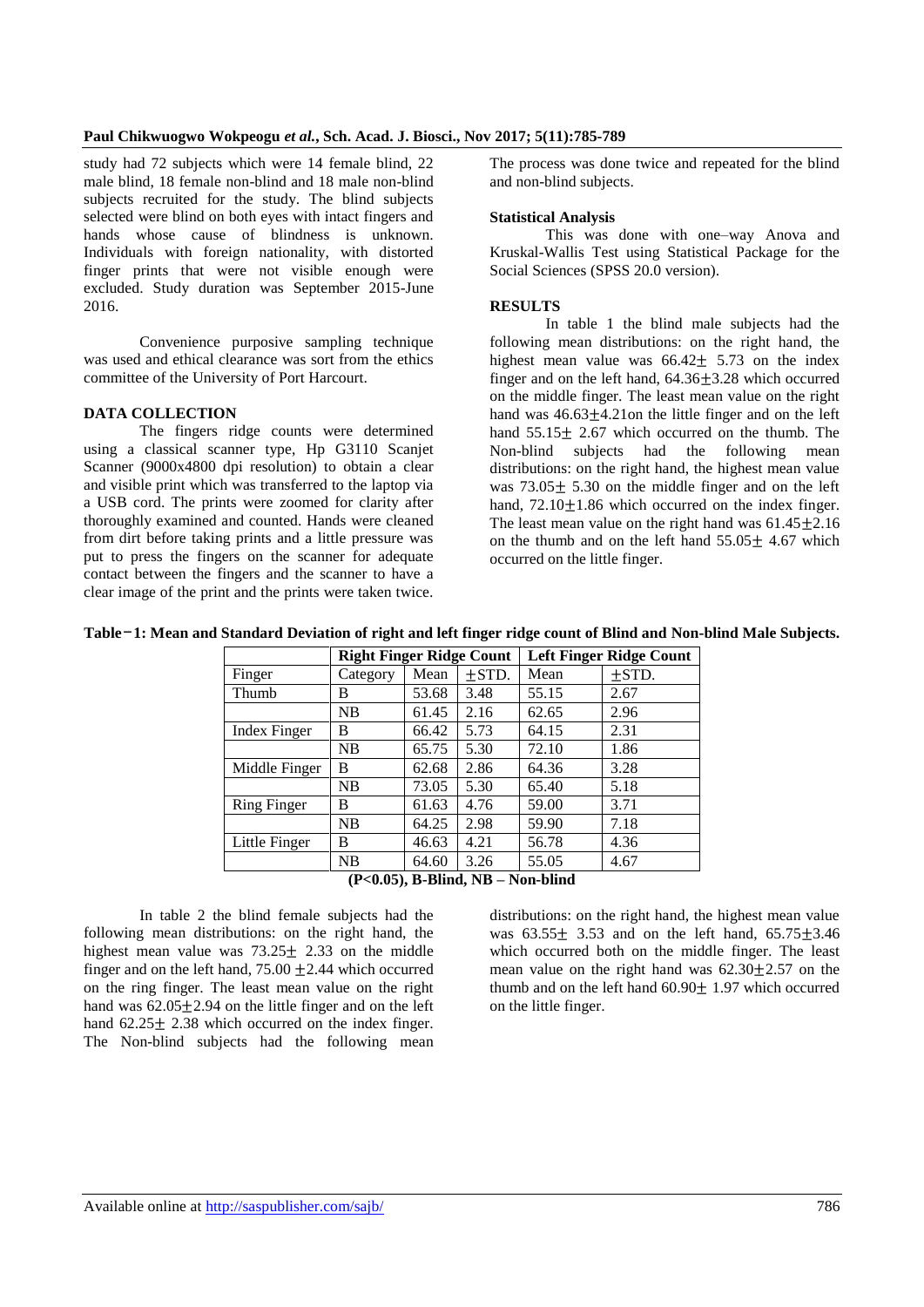| Subjects.                                             |                                 |       |                         |       |            |  |  |  |
|-------------------------------------------------------|---------------------------------|-------|-------------------------|-------|------------|--|--|--|
|                                                       | <b>Right Finger Ridge Count</b> |       | Left Finger Ridge Count |       |            |  |  |  |
| Finger                                                | Category                        | Mean  | $\pm$ STD.              | Mean  | $\pm$ STD. |  |  |  |
| Thumb                                                 | B                               | 63.05 | 2.79                    | 63.55 | 2.48       |  |  |  |
|                                                       | NB                              | 62.30 | 2.57                    | 65.65 | 2.58       |  |  |  |
| <b>Index Finger</b>                                   | В                               | 66.55 | 3.80                    | 62.25 | 2.38       |  |  |  |
|                                                       | NB                              | 67.25 | 3.66                    | 63.70 | 2.63       |  |  |  |
| Middle Finger                                         | В                               | 73.25 | 2.33                    | 68.95 | 7.45       |  |  |  |
|                                                       | NB                              | 63.55 | 3.53                    | 65.75 | 3.46       |  |  |  |
| <b>Ring Finger</b>                                    | B                               | 72.55 | 7.00                    | 75.00 | 2.44       |  |  |  |
|                                                       | <b>NB</b>                       | 63.50 | 2.89                    | 62.80 | 4.69       |  |  |  |
| Little Finger                                         | B                               | 62.05 | 2.94                    | 63.40 | 4.40       |  |  |  |
|                                                       | NB                              | 68.95 | 5.78                    | 60.90 | 1.97       |  |  |  |
| (D <sub>0</sub> 05)<br><b>D Dlind ND</b><br>Non hlind |                                 |       |                         |       |            |  |  |  |

## **Table**-**2: Mean and Standard Deviation of right and left finger ridge count of Blind and Non-blind Female**

(P<0.05), B-Blind, NB – Non-blind

In table 3 the test for differences in the finger ridge counts for both the right and left hands of all blind and non-blind subjects. The test revealed significant differences  $(P<0.05)$  between the distribution in all

except right index finger and left middle finger (P 0.05) for all categories.

| S/N              | Null Hypothesis                                     | Test                | Significance<br>Decision |                 |
|------------------|-----------------------------------------------------|---------------------|--------------------------|-----------------|
| 1.               | The distribution of ridges on the right Thumb is    | Independent-samples | 0.001                    | Reject the null |
|                  | the same across categories of population            | Kruskal-Wallis Test |                          | hypothesis      |
| 2.               | The distribution of ridges on the right Index       | Independent-samples | 0.418                    | Retain the null |
|                  | Finger is the same across categories of Population. | Kruskal-Wallis Test |                          | hypothesis      |
| $\mathfrak{Z}$ . | The distribution of ridges on the right Middle      | Independent-samples | 0.001                    | Reject the null |
|                  | Finger is the same across categories of Population. | Kruskal-Wallis Test |                          | hypothesis      |
| 4.               | The distribution of ridges on the right Ring Finger | Independent-samples | 0.001                    | Reject the null |
|                  | is the same across categories of Population.        | Kruskal-Wallis Test |                          | hypothesis      |
| 5.               | The distribution of ridges on the right Little      | Independent-samples | 0.001                    | Reject the null |
|                  | Finger is the same across categories of Population. | Kruskal-Wallis Test |                          | hypothesis      |
| 6.               | The distribution of ridges on the left thumb is the | Independent-samples | 0.001                    | Reject the null |
|                  | same across categories of population                | Kruskal-Wallis Test |                          | hypothesis      |
| 7.               | The distribution of ridges on the left Index Finger | Independent-samples | 0.001                    | Reject the null |
|                  | is the same across categories of population         | Kruskal-Wallis Test |                          | hypothesis      |
| 8.               | The distribution of ridges on the left Middle       | Independent-samples | 0.141                    | Retain the null |
|                  | Finger is the same across categories of Population. | Kruskal-Wallis Test |                          | hypothesis      |
| 9.               | The distribution of ridges on the left Ring and     | Independent-samples | 0.001                    | Reject the null |
|                  | Little Finger is the same across categories of      | Kruskal-Wallis Test |                          | hypothesis      |
|                  | Population.                                         |                     |                          |                 |

The significant level is 0.05

## **DISCUSSION**

The trend in the distribution of finger ridge counts among the blind and non-blind males indicated that the non-blind males had mean values for the different fingers than the males except for the right index finger and the right little finger. This suggests that the genetic make-up of the blind subjects differed greatly and resulted in the lower mean value seen across the fingers. It implies that when two unidentified finger ridges are presented for the blind and non-blind, the finger ridge with fewer ridge distributions is likely the blind finger ridge whereas the one with higher ridge

distribution can be assumed to be for the non-blind. It could be mentioned that the right index and little fingers where the blind subjects had higher mean values than the non-blind subjects may happened by chance. It again could be assertive that the blind when compared with the non-blind have a characteristic low distribution of finger ridges which could serve as a diagnostic tool for them. This trend in distribution of ridges negates the trends that have been established by previous authors [11-19].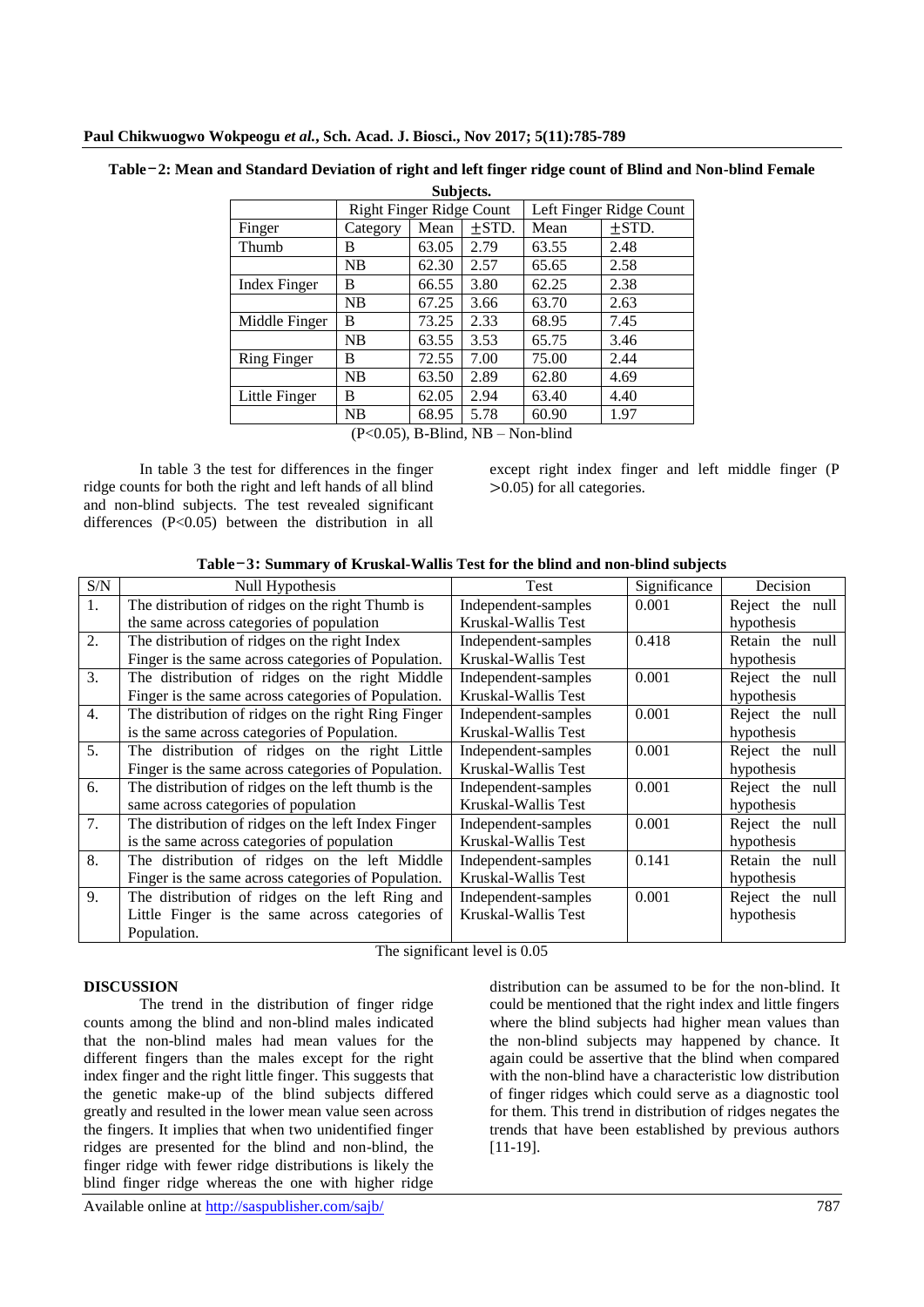## **Paul Chikwuogwo Wokpeogu** *et al.***, Sch. Acad. J. Biosci., Nov 2017; 5(11):785-789**

This is a unique presentation and could pose some difficulties in differentiating between blind and non-blind females. It could be assumed that the blind females have higher distribution of the ridges than the females but it must be noted that this is not a characteristic pattern.

The test revealed significant differences (P<0.05) between the distribution in all except right index finger and left middle finger  $(P > 0.05)$  for all categories. From the results, it appears like there is a marked difference in the finger ridge counts between the blind and non-blind subjects.

## **CONCLUSION**

It has been established that there is a characteristic finger ridge distribution that could be used to differentiate blind males from non-blind males and the females as well though cannot be totally considered as a characteristic pattern for the females. This information will be very helpful in forensics.

## **ACKNOWLEDGEMENTS**

We want to appreciate the members of staff of the Department of Anatomy, University of Port Harcourt, Nigeria.

## **AUTHORS' CONTRIBUTIONS**

'Author A' (Paul Chikwuogwo Wokpeogu) designed the study, wrote the protocol, reviewed the design, protocol and the write-up, 'Author B' (Paul John Nwolim) managed the analyses of the study, wrote the first draft of the manuscript and managed the literature searches. All authors read and approved the final manuscript.

## **Conflict of interest**

The authors declare that there is no Conflict of interest.

## **REFERENCES**

- 1. Nayak V, Shrivastava U, Kumar S, Balkund K. Dermatoglyphic study of diabetes mellitus Type 2 in Maharashtrian population. Inter J Med Sci Res and Prac 2015; 2(2):66-69.
- 2. Osunwoke EA, Omogiate PO. A study on palmar dermatoglyphics of mentally retarded adults in South-Southern Nigeria. Am. J. Dise and Glo Heal 2015; 3(2):62-65.
- 3. Piyali D, Ghosh JR, Bandyopadhyay AR. Association of finger ridge pattern and e-beta thalassemia: A study on Bengalee population of West Bengal, India. Advan in Anthrop 2015;  $(5):19-21.$
- 4. Ezzati A, Batoei F, Jafari SA, Kiyani MA, Mahdavi-Shahri N, Ahanchian H, Tehranian S, Kianifar HR. Dermatoglyphic patterns in cystic

fibrosis children. Iranian journal of pediatrics. 2014 Oct;24(5):609.

- 5. Sachdeva S, Tripathi A, Kapoor P. Dermatoglyphic assessment in subjects with different dental arch forms: an appraisal. J Indian Prostho Soci 2014;14(3):281-8.
- 6. Umana UE, Ahunna CO, Timbuak JA, Ibegbu AO, Musa SA, Hamman WO. Dermatoglyphics and cheiloscopic patterns in cancer patients; a study in Ahmadu Bello University Teaching Hospital (ABUTH), Zaria, Nigeria. Current Res J Biolo Sci 2013;5(5):220-225.
- 7. Oladipo GS, Okoh PD, Agi C, Dike EU, Orluwene, CG. A comparative study of dermatoglyphic patterns of polydactyly patients and normal Nigerian individuals. Inter J Pharmaceut. App 2013a; 4(2):38-42.
- 8. Oladipo GS, Okoh PD, Oghenemavwe LE, Yorkum LK. Dermatoglyphic patterns of autistic children in Nigeria. J Biol Agricul and Healthcare 2013b; 3(7):80-83.
- 9. Polat M H, Azak A, Evlioglu G, Malkondu OK, Atasu M. The relation of bruxism and dermatoglyphics. J. Clini Paedia and Denti 2000; 24(3):191-4.
- 10. Tikare S, Rajesh G, Prasad KW, Thippeswamy V, Javali SB. Dermatoglyphics--a marker for malocclusion. Inter Dent J 2010; 60(4):300-4.
- 11. Oladipo GS, Okoh PD, Oghenemavwe LE, Yorkum LK. Dermatoglyphic Patterns of Autistic Children in Nigeria. Journal of Biology, Agricultural and Healthcare 2013; 3(7):80-83.
- 12. Oladipo GS, Dike EU, Okoh PD. A comparative study of the digital pattern, Position of Triradii, b-c, and a-d Palmar Distances of Diabetic subjects and Essential Hypertensive Individuals in Rivers State. International Journal of Advanced Biotechnology and Research 2012; 3(2): 615-620.
- 13. Anibor E, Eboh DEO, Okumagba MT, Etetafia MO. Palmar and digital dermatoglyphic patterns of the Ijaws in Delta state of Nigeria. Arch. Appl. Sci. Res 2011; 3(6):301-306.
- 14. Oladipo GS, Afolabi EO, Esomonu C. Dermatoglyphic patterns of Obese versus Normal weight Nigerian individuals. Biomedicine International 2010; 1:66-69.
- 15. Ekanem EP, Eluwa MA, Udoaffah GU, Ekanem TB, Akpantah AO. Digital Dermatoglyphic Patterns of Annang Ethnic Group in Akwa Ibom Nigerian. The Internet Journal of Biological Anthropology 2009; 3:1.
- 16. Jaja BN, Igbigbi PS. Digital and palmar dermatoglyphics of the Ijaw of Southern Nigeria. African J Med Sci 2008; 37(1):1-5.
- 17. Osunwoke E A, Ordu KS, Hart J, Esomonu C, Tamunokuro FB. A Study on the Dermatoglyphic Patterns of Okrika and Ikwerre Ethnic Groups of Nigeria. Scientia Africana 2008; 7(2):143-147.